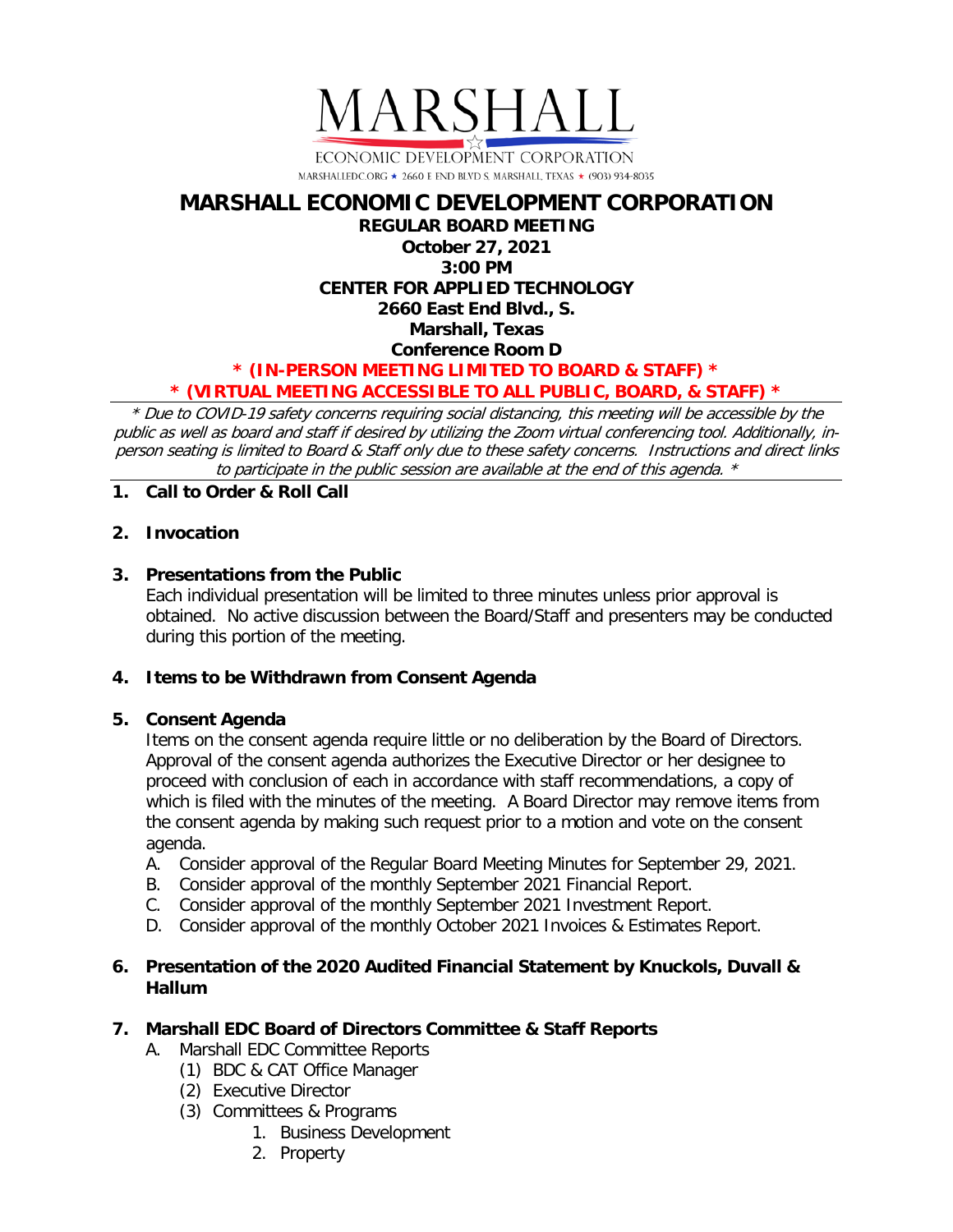

- 3. Marketing & Planning
- 4. Financial
- 5. Workforce Development
- 6. BRE

## **8. Executive Session**

- A. Discuss or deliberate regarding commercial or financial information that the governmental body has received from a business prospect that the government body seeks to have locate, stay, or expand in or near the territory of the governmental body and with which the governmental body is conducting economic development negotiations; or deliberate the offer of a financial or other incentive to a business prospect (section 551.087, Texas Govt. Code).
	- (1) Project NH
	- (2) Project Green1
	- (3) Project Coil
	- (4) Project Coil II
	- (5) Project Sigma
	- (6) Project Dac
- (7) Project Virginia
- (8) Project McKenzie
- (9) Project Workforce Readiness
- (10)Project BCS
- (11)Other Prospect Leads
- B. Deliberate the purchase, exchange, lease, or value of real property if deliberation in an open meeting would have a detrimental effect on the position of the governmental body in negotiations with a third person. (Section 551.072, Texas Govt. Code).
- C. Reconvene into Regular Session The Marshall Economic Development Corporation will reconvene into Regular Session, pursuant to the provisions of Chapter 551 of the Texas Government Code, to take any action necessary regarding the executive session.
- **9. Review of Marshall EDC Proposed Budget for 2022.**
- **10. Consider approval of nominations for the reappointment of second terms for two EDC board members.**
- **11. Consider authorization of the Executive Director to engage appraisal services for Marshall EDC property assets.**
- **12. Consider authorization of Executive Director to negotiate an agreement for Project Coil termination including lease purchase terms and sale of an additional 1.309 acres, herein referred to as Project Coil II as discussed in Executive Session.**
- **13. Consider approval of Project Work Force Readiness as discussed in Executive Session.**
- **14. Consider approval of an incentive for Project BCS.**